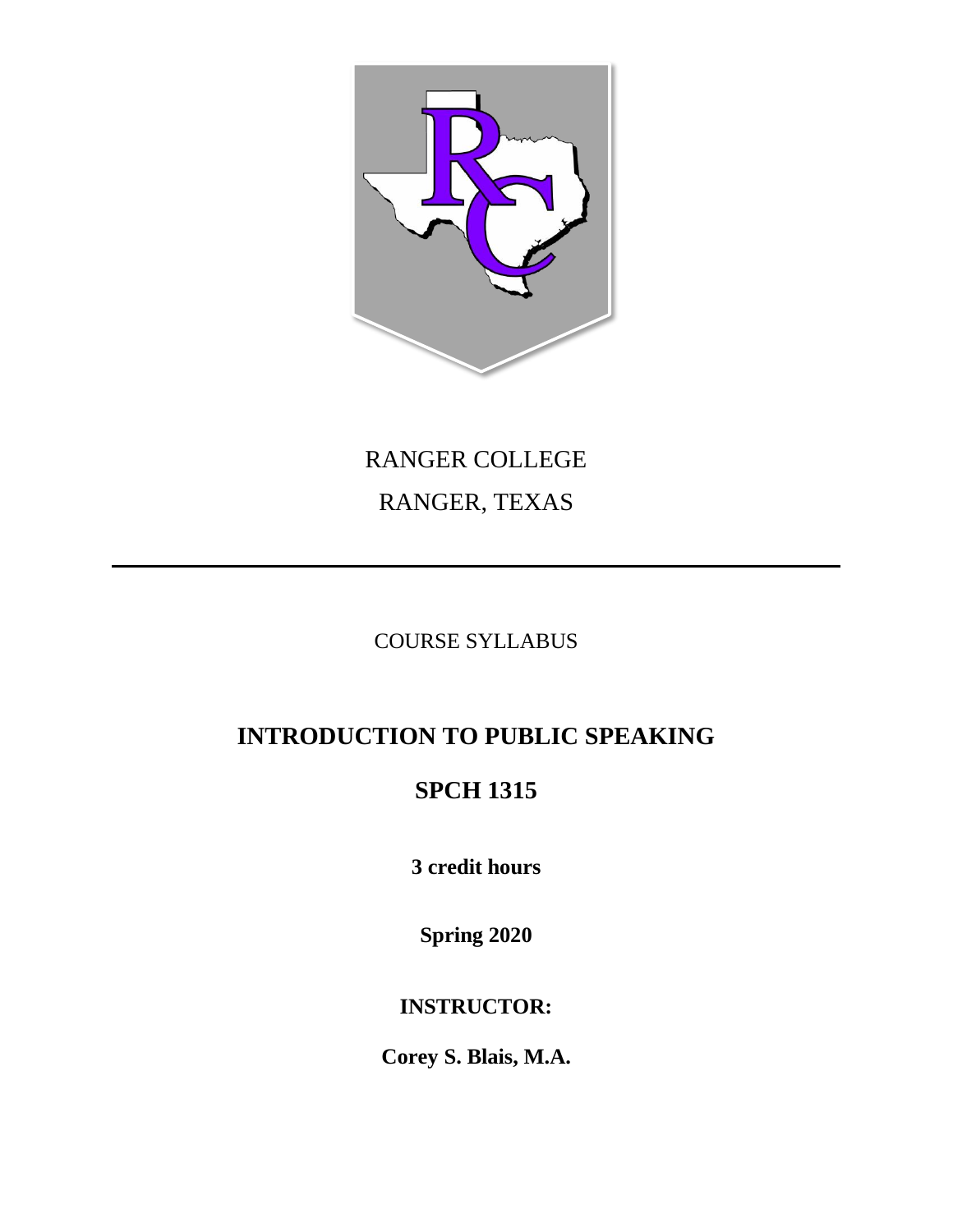| <b>INSTRUCTOR:</b> Corey Blais |                                                                    |
|--------------------------------|--------------------------------------------------------------------|
| EMAIL:                         | cblais@rangercollege.edu                                           |
| <b>OFFICE:</b>                 | William J. & Sharon B. Campion Welcome Center – Registrar's Office |
| PHONE:                         | 254-267-7069                                                       |
| HOURS:                         | Mon/Wed: 8a-5p. Tue/Thurs: 8:00am-10:40a/1p-5p. Fri: 8a-1p         |

#### **I. Texas Core Curriculum Statement of Purpose**

Through the Texas Core Curriculum, students will gain a foundation of knowledge of human cultures and the physical and natural world, develop principles of personal and social responsibility for living in a diverse world, and advance intellectual and practical skills that are essential for all learning.

#### **II. Course Description**

1315 – Public Speaking (3-0) 23.1304.53 12

A systematic study of the basic principles of effective oral communication. Provides experience in public speaking and listener analysis. Emphasis is placed on speech construction for extemporaneous speaking. Credit 3 semester hours.

#### **III. Required Background or Prerequisite**

No prerequisite is required for this course.

#### **IV. Required Textbook and Course Materials**

Textbook: Lucas, S.E. (2014) *The art of public speaking* (12<sup>th</sup> ed.). New York, NY: McGraw Hill Education. ISBN: 978-0073523910

Technology: You will need a computer, access to the Internet, Microsoft Office (and knowledge of how to operate Word and PowerPoint. You will also need a way to video record your speeches (i.e., a digital camcorder, or a cell phone/iPhone/iPad/smartphone/tablet with video capability).

Other Materials: Other materials will be provided by the instructor as needed.

#### **V. Course Purpose**

The purpose of this course is to focus on developing ideas and expressing them clearly, considering the effect of the message, fostering understanding, and building the skills needed to communicate persuasively. The course involves the command of oral, aural, written, and visual literacy skills that enable people to exchange messages appropriate to the subject, occasion, and audience.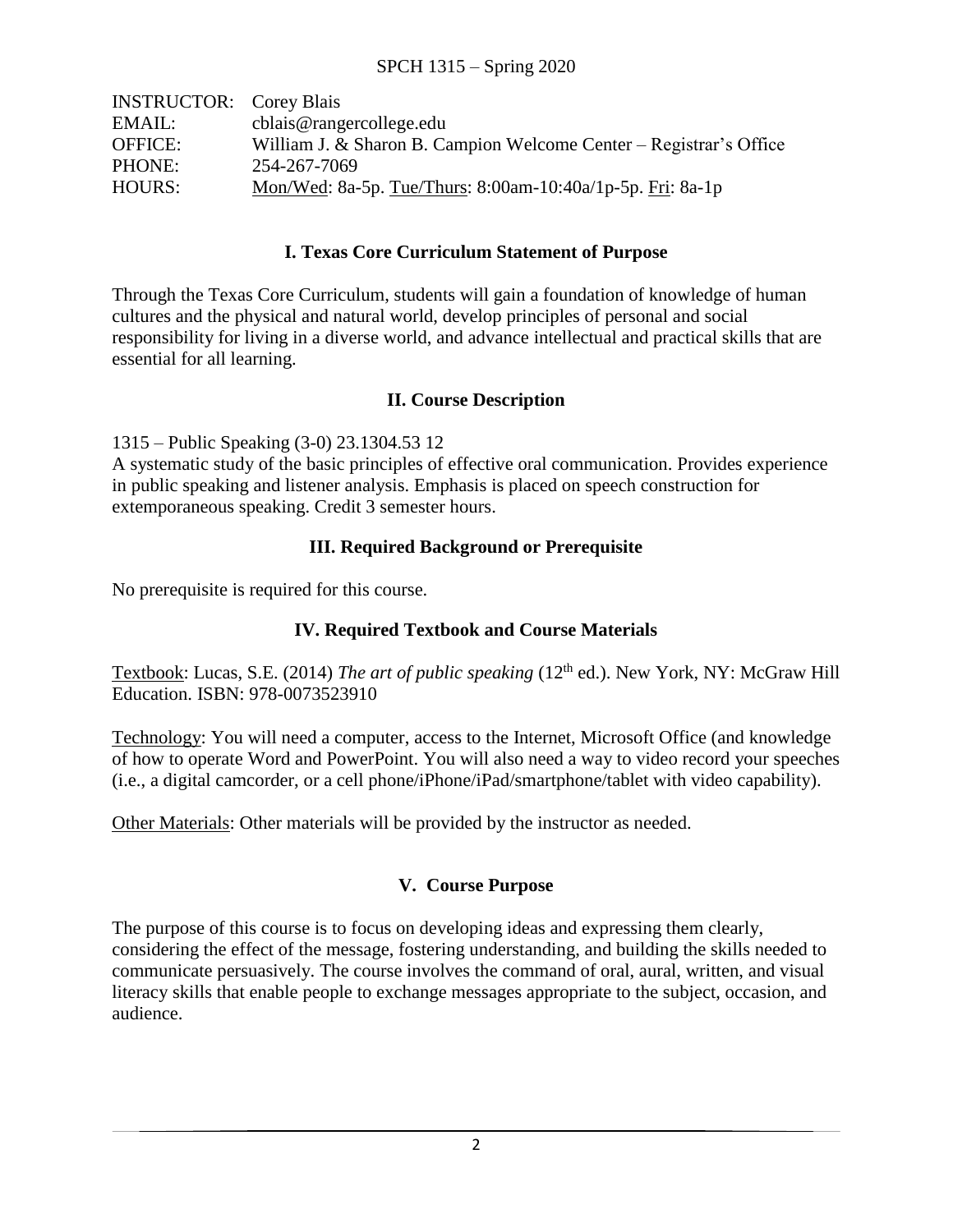#### **VI. Learning Outcomes**

Upon successful completion of this course, students will:

- Demonstrate an understanding of the foundational models of communication.
- Apply elements of audience analysis.
- Demonstrate ethical speaking and listening skills by analyzing presentations for evidence and logic.
- Research, develop, and deliver extemporaneous speeches with effective verbal and nonverbal techniques.
- Identify how culture, ethnicity, and gender influence communication.
- Develop proficiency in presenting a variety of speeches as an individual or group (e.g., narrative, informative, or persuasive).

#### **VII. Core Objectives**

This course meets the following four of the six Core Objectives established by Texas:

- ☒ **Critical Thinking Skills (CT) –** Creative thinking, innovation, inquiry, and analysis; evaluation and synthesis of information
- ☒ **Communication Skills (COM) –** effective development, interpretation and expression of ideas through written, oral, and visual communication
- $\Xi$  **Teamwork (TW)** The ability to consider different points of view and to work effectively with others to support a shared purpose or goal
- $\boxtimes$  **Personal Responsibility (PR)** The ability to connect choices, actions, and consequences to ethical decision-making

#### **VIII. Methods of Instruction**

Instruction will include lecture, group discussion, group work, and audio-visual materials.

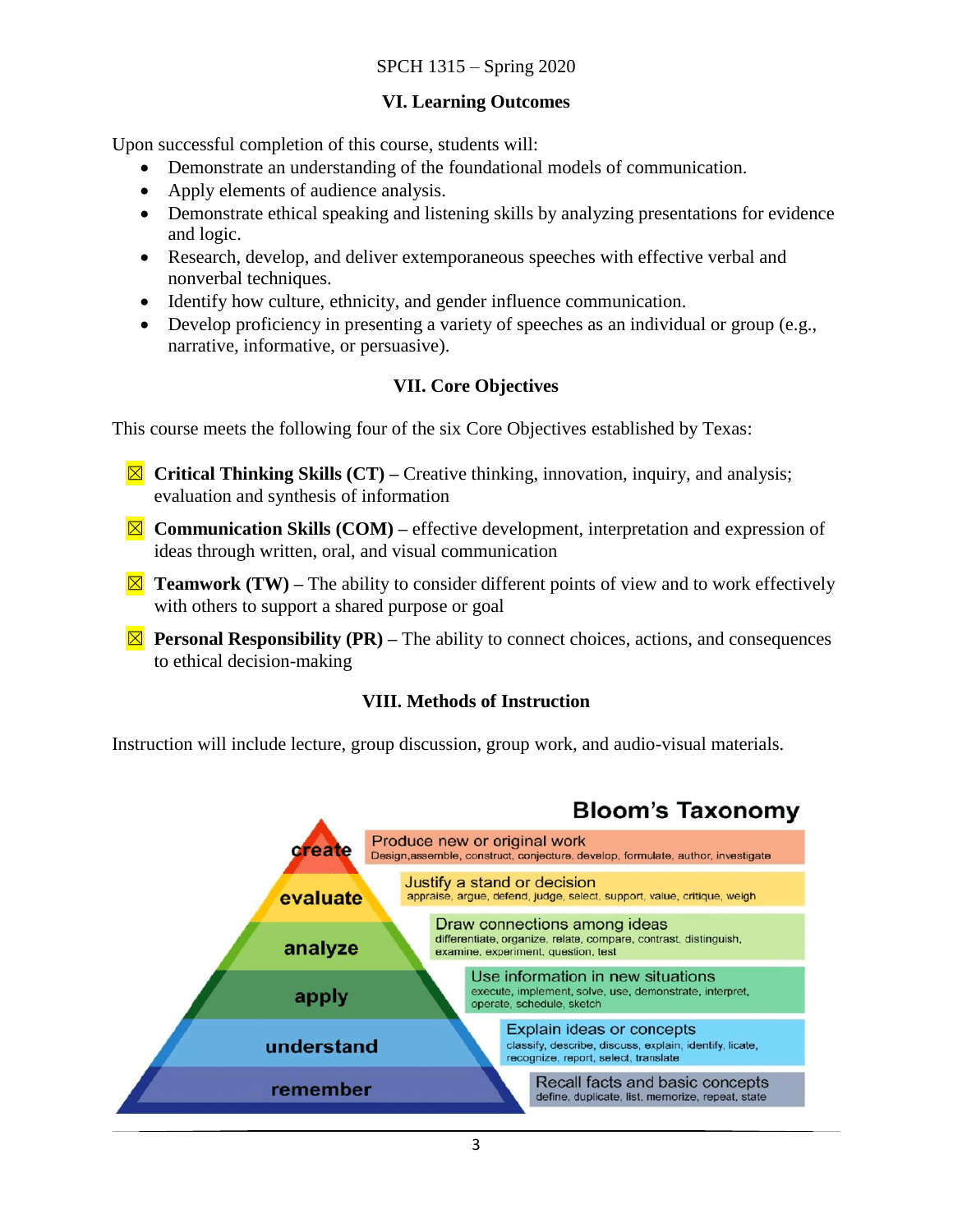#### **IX. Methods of Assessment**

You will be assessed in five ways:

- 1. Classwork (in-class participation, group work, blitz-quizzes)
- 2. Homework (speech outlines, speech analysis, self-critiques)
- 3. Mid-term Exam
- 4. Final Exam
- 5. Your speeches (this is the heaviest weight of your assessments)

#### **Assessment Chart**

| Assignment                                  | <b>Points Possible</b> | Percentage of Grade |
|---------------------------------------------|------------------------|---------------------|
| Classwork (TW, PR, CT)                      | 150 (10 per week)      | 15%                 |
| Homework (PR, CT, COM)                      | 150 (10 per week)      | 15%                 |
| Mid-term Exam (CT, PR)                      | 100                    | 10%                 |
| Final Exam (CT, PR)                         | 250                    | 25%                 |
| Speeches: two minor, three major (COM, CT)  |                        |                     |
| Speech 1 (minor)                            | 40                     | 4%                  |
| Speech 2 (minor)                            | 60                     | 6%                  |
| Speech 3 (major)                            | 100                    | 10%                 |
| Speech 4 (major)                            | 150                    | 15%                 |
| <b>Combined Total of Speech Assignments</b> | 350                    | 35%                 |
| Total possible points throughout the course | 1000                   | 100%                |

#### **Grading Scale**

| $A = 900 - 1000$ | $D = 800 - 899$ $C = 700 - 799$ $D = 600 - 699$ $F = 8$ elow 600 |  |
|------------------|------------------------------------------------------------------|--|

#### **X. Course/Classroom Policies**

Due to FERPA regulations, any emails from you MUST be from your Ranger College email address. I will not discuss details with you through your private email account.

It is expected that you will be in class regularly. Your attendance is considered essential for your academic success. Please be in class on time. Excessive tardiness (6) may be considered as absences. Excessive unexcused absences (6) may result in you being failing the course. *It is your responsibility to inform the instructor of excused absences (don't only rely on your coach for this).* The only excused absences are those approved by the Dean to be an authorized college activity. Absences (other than those related to college events) will only be excused if you provide a doctor's note, jury summons, or a funeral note.

Any student who is disruptive to the class will be dismissed from the class, and could be dismissed from the course. Any use of unauthorized notes (cheat sheets, electronic devices, etc.) during an exam or copying from another student's exam will receive a grade of zero (0) for the exam and be subject to disciplinary action. Actions of student misconduct will be reported to the Dean of Students.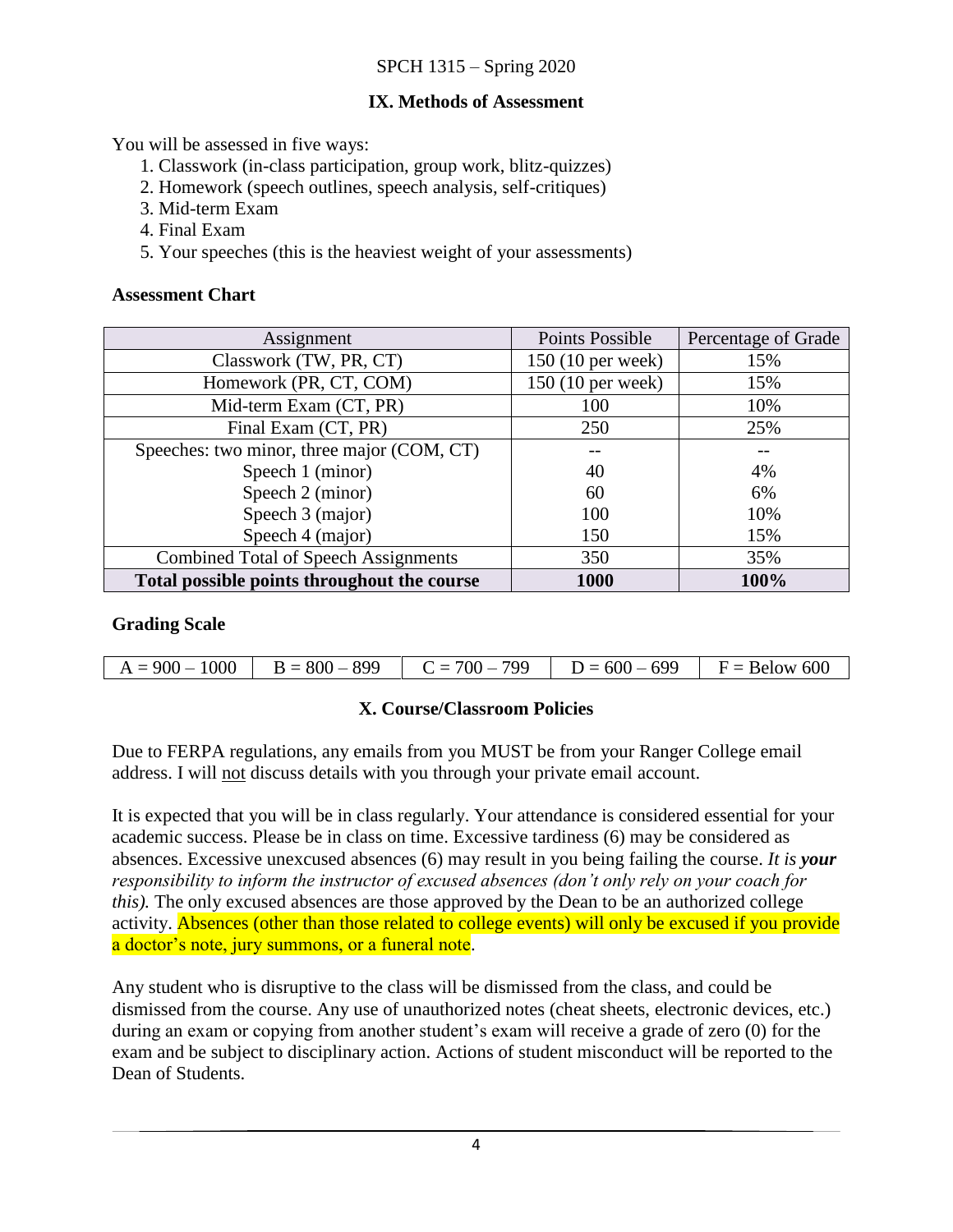#### **Academic Dishonesty**

The class discusses ethics in public speaking. We will cover this subject in great detail. All of the sources used in writing and speaking assignments must be cited. When students use material and ideas from other sources, they must acknowledge the source. Not doing this is called plagiarism. Simply put, plagiarism is using the ideas or expressions (verbal or written) of another without giving proper credit. *American College Dictionary* defines plagiarism as, "Copying or imitating the language, ideas, and thoughts of another and passing off the same as one's original work." This includes oral or written use of quotations without a citation, extensive paraphrasing of others' ideas without a citation, or using the outline of another person's work without a citation. Failure to cite a source either orally or on paper can result in a grade of zero (0) for the assignment that is plagiarized. Plagiarism is a serious matter and can result in dismissal from this class and even overall dismissal from Ranger College. Do NOT plagiarize. Cite, cite, CITE your sources! When in doubt, cite it! The work you do for this class must be your original work, specifically for this class only.

#### **Student Behavior Policy**

This is a college-level course that may include some controversial and sometimes sensitive material. You are expected to handle such material as adults. It is expected that you will treat your classmates and any guest speakers with respect. This includes being respectful when someone is speaking on a subject that you personally disagree with. Disrespect to your classmates and guest speakers will not be tolerated. Please put your cell phones AWAY during class. You are not in college to earn a degree in cell phone usage (Ranger College has no such degree). Cell phones can be checked and played with before and after class. Additionally, offensive language of any type is not permitted. Save it for outside of the classroom, please.

#### **Assignments and Homework Policy**

- Some homework will be assigned and it is important that assignments be submitted on time. If your assignment is going to be late, then please contact me as soon as possible about it. The key to success with me is to communicate.
- Written assignments are to be completed in a manner that reflects college-level work. While some errors can occur, you are expected to improve as the semester progresses.
- If you miss your assigned speech day, you will receive a grade of " $0$ " (zero) for all graded components of that speech assignment.

#### **Late Work Policy**

Late work (with the exception of missed speeches, which automatically get a zero), will be accepted, but will receive a 10% deduction for each calendar day it is late. After 10 days, late work will be assigned a grade of zero (0). Exceptions to this policy may be given for students with documented illnesses (means having a doctor's note), a jury summons, or a funeral note.

#### **XI. Non-Discrimination Statement**

Admissions, employment, and program policies of Ranger College are nondiscriminatory in regard to race, creed, color, sex, age, disability, and national origin.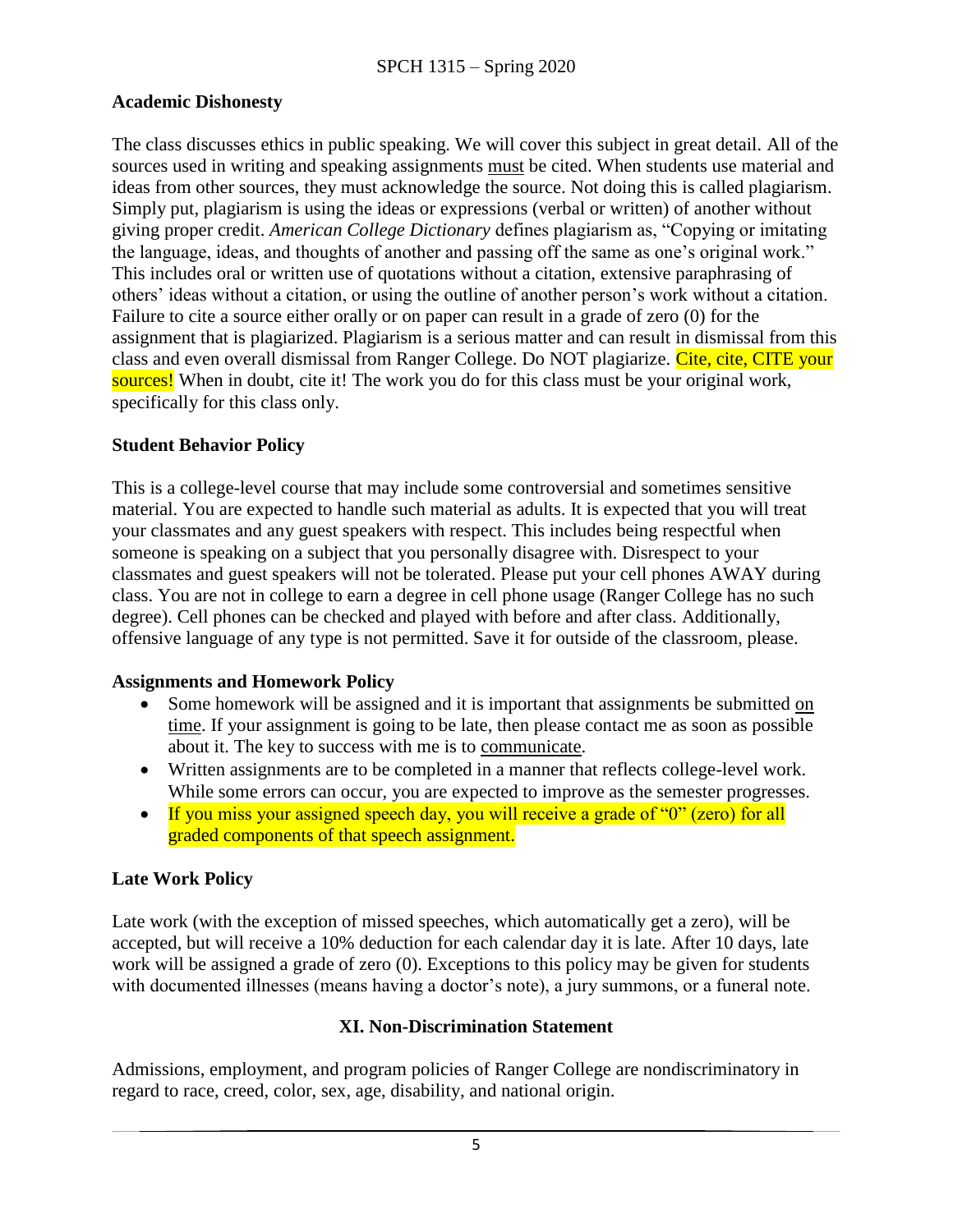#### **XII. ADA Statement**

Ranger College provides a variety of services for students with learning and/or physical disabilities. Students are responsible for making initial contact with the Ranger College Counselor, Gabe Lewis (glewis@rangercollege.edu). It is advisable to make this contact before or immediately after the semester begins.

#### **XIII. Safety**

Occupants of Ranger College buildings are required to evacuate buildings when a fire alarm activates. Fire alarm activation or announcement requires exiting and assembling in a designated area. Familiarize yourself with all exit doors of each classroom and building you enter. The nearest exit door may be the door you used when entering the building. Students requiring evacuation assistance should inform the instructor during the first week of class. In the event of an evacuation, follow the instructor's or staff member's instructions. **Do not** re-enter a building unless you are given instructions from the campus security, fire department, local police, or fire prevention services. Your safety matters!

#### **XIV. Course Overview**

Since this is a public speaking course, you will be giving four (4) formal speeches throughout the semester. Here are two good tips: (1) Prepare ahead of time. The better prepared you are, the more you will know your topic, and the more confident you will be. (2) Practice, practice, practice. Rehearse your speech with some of your peers. This will help you greatly when it comes time to deliver. You will be allowed to use a 4x6 note card, but don't be overly dependent on your notecard. So again, the two tips. (1) **Prepare**. (2) **Practice**.

#### **Reading Assignments**

We have a course textbook, and I assign readings in it for a reason. When you are assigned a reading, it is expected that you will actually do the reading. To help keep you accountable for your reading assignments, every reading assignment is subject to a "blitz-quiz." A blitz-quiz is a short quiz based on the reading assignment. Though it remains my choice as to when these quizzes happen, it is entirely possible to have a blitz-quiz at the beginning of each class following a reading assignment (see course schedule below for further detail).

#### **Speech Assignments**

All four of your formal speeches will be extemporaneous speeches. As defined in our textbook, an extemporaneous speech is "a carefully prepared and rehearsed speech that is presented from a brief set of notes," (Lucas, 2015, p. 68). Details for each of these speeches can be found on Blackboard under the appropriate unit. Your formal speeches are within the following areas:

- Speech  $1 A$  new finding in your area of study.
- Speech  $2$  What society needs.
- Speech  $3$  Informative speech (this informs the class of something).
- Speech 4 Persuasive speech (this *persuades* or *calls* the class to action).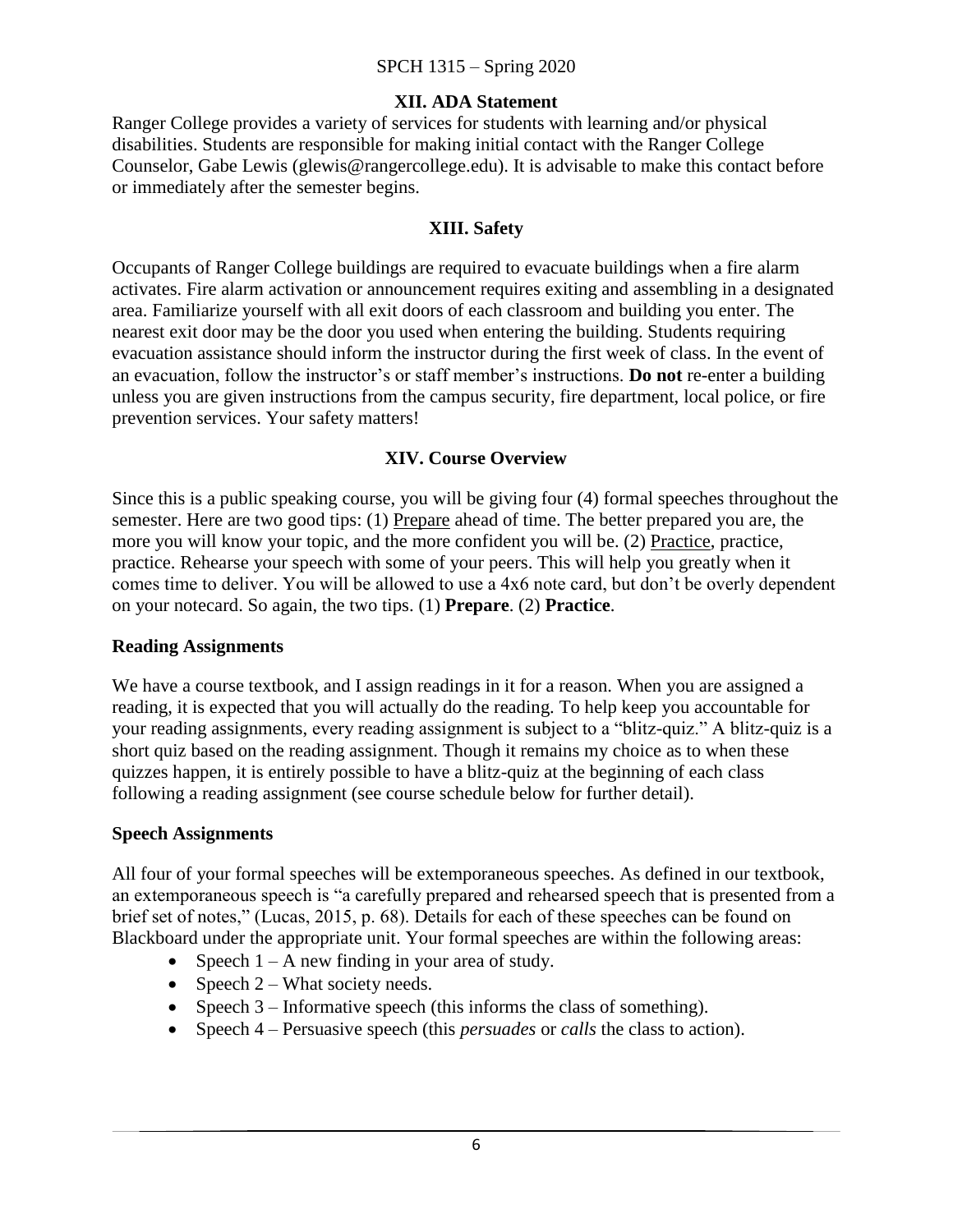#### **Written Assignments**

For all of your written assignments, the requirements are as follows: MS Word **format** (or PDF), Times New Roman 12pt font, double-spaced, and 1-inch margins. Also include a **heading** with your name, class number (SPCH-1315-C03) and due date. A template is provided in Blackboard.

Any time you use an external source to help with your speeches or papers, you are required to provide a bibliography or works cited page. APA is preferred, but MLA is also accepted. Use whichever you are comfortable with. Examples of APA and MLA formatted citations can be found in our textbook (Lucas, 2015) on page135. I also encourage you to visit the following links, and save them for future use outside of this class (this helped me through a Master's degree): [https://owl.purdue.edu/owl/research\\_and\\_citation/apa\\_style/apa\\_style\\_introduction.html](https://owl.purdue.edu/owl/research_and_citation/apa_style/apa_style_introduction.html) [https://owl.purdue.edu/owl/research\\_and\\_citation/mla\\_style/mla\\_style\\_introduction.html](https://owl.purdue.edu/owl/research_and_citation/mla_style/mla_style_introduction.html)

#### **Written Assignments (continued)**

Speech Outlines – Each speech will require an outline. An example and template are provided for you on Blackboard.

Self-Critiques – Part of the grade for each of your four speeches is to do a self-critique. This means you will have four separate critiques. Each critique is due on Sunday at 11:59pm following your speech day. For example, week 5 is your first speech. Some of you will deliver your speech on Tuesday, others on Thursday. Regardless of your speech day, your self-critique will be due that Sunday at 11:59pm. Submit through Blackboard.

For each of your self-critiques, you will write a minimum of three paragraphs, with 3 to 4 well-developed sentences for each paragraph. A template is provided for you in Blackboard, which includes three areas (paragraphs) to write about:

- 1. What do you think you did well?
- 2. What do you think you could have done better?
- 3. What were some of the biggest takeaways from this assignment?

#### **Extra Credit**

Extra Credit assignments are available *if needed*. If you feel you are in need of this, then speak with me to get it arranged. Two options available depending on your circumstance. I have 25 point (*limit of 4*) and 50 point options (*limit of 2*). The maximum amount of extra credit points allowed will be no greater than 100 points. Depending on your individual circumstance, I will work with you to decide what your best course of action will be. Extra credit assignments are only approved on an individual basis. Remember, the key to success with me is to communicate.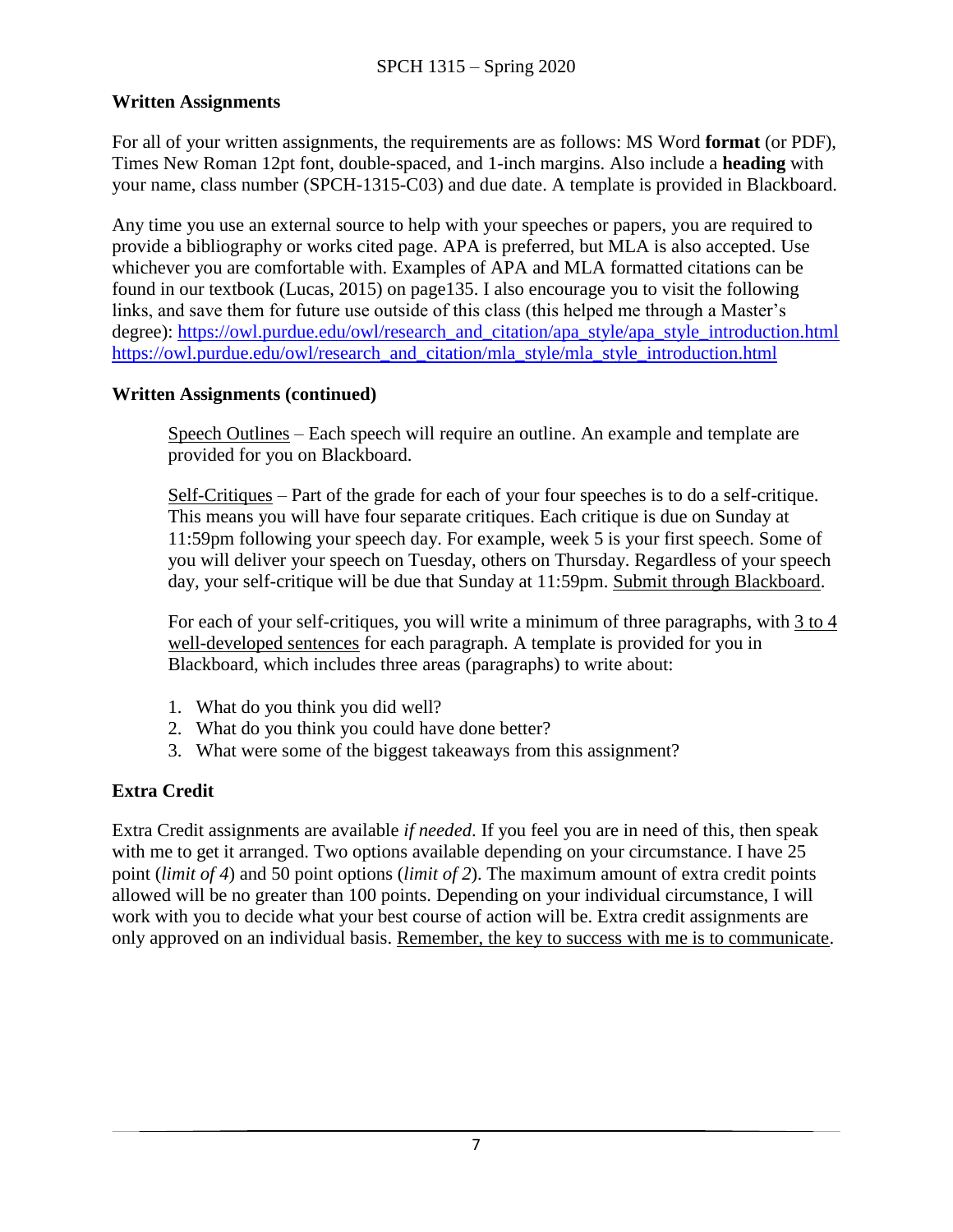#### SPCH 1315 – Spring 2020

#### **XV. Course Outline/Schedule**

This course will follow the schedule set by the chart below. The schedule and procedures in this syllabus *are subject to change* if deemed necessary by the instructor. The chart below is the semester's curriculum outline.

|                    | <b>T/R Date</b> | <b>Content</b>         | <b>Assignments</b>                                                                                   |
|--------------------|-----------------|------------------------|------------------------------------------------------------------------------------------------------|
|                    |                 |                        |                                                                                                      |
| Week 1             | 1/21/20         | Syllabus Day!          | Homework: Skim through Ch. 1-4                                                                       |
|                    | 1/23/20         | Ch. $1 - 4$ Discussion | Classwork: Group work.                                                                               |
|                    |                 |                        | Homework: Read Ch. 5 before 1/28.                                                                    |
|                    |                 |                        |                                                                                                      |
| Week 2             | 1/28/20         | Ch. 5 Discussion       | Classwork: Blitz-quiz (Ch. 5) and Group work                                                         |
|                    | 1/30/20         | Speech Analysis Video  | <b>Classwork:</b> Analysis discussion (groups)                                                       |
|                    |                 |                        | Homework: Read Ch. 6 before 2/4.                                                                     |
| Week 3             | 2/4/20          | Ch. 6 Discussion       |                                                                                                      |
|                    |                 |                        | Classwork: Blitz-quiz (Ch. 6), discussion<br>Homework: Read Ch. 7 before 2/6.                        |
|                    | 2/6/20          | Ch. 7 Discussion /     | Classwork: Blitz-quiz (Ch. 7), library research, begin                                               |
|                    |                 | Speech prep day in the | rough drafts of speech 1.                                                                            |
|                    |                 | library                | Homework: Read Ch. 8 before 2/11.                                                                    |
|                    |                 |                        |                                                                                                      |
| Week 4             | 2/11/20         | Ch. 8 Discussion       | Classwork: Blitz-quiz (Ch. 8), discussion                                                            |
|                    |                 |                        | Homework: Read Ch. 12 before 2/13.                                                                   |
|                    | 2/13/20         | Ch. 12 Discussion      | Classwork: Blitz quiz (Ch. 8) & group work                                                           |
|                    |                 |                        | Homework: FINISH and PRACTICE Speech 1                                                               |
|                    |                 |                        | (practice helps!!)                                                                                   |
|                    |                 |                        |                                                                                                      |
| Week 5             | 2/18/20         | Speech 1, Day 1        | Homework: (1) Self-critique of Speech 1 (due by                                                      |
|                    |                 |                        | 11:59pm on Sunday). (2) Read Ch. 13.                                                                 |
|                    | 2/20/20         | Speech 1, Day 2        | Homework: (1) Self-critique of Speech 1 (due by<br>11:59pm Sunday). (2) Read Ch. 13.                 |
|                    |                 |                        |                                                                                                      |
| Week 6             | 2/25/20         | Ch. 13 Discussion      | Classwork: Blitz-quiz (Ch. 13), Group work                                                           |
|                    |                 |                        | Homework: Read Ch. 14 before 2/27.                                                                   |
|                    | 2/27/20         | Ch. 14 Discussion      | Classwork: Blitz-quiz (Ch. 14), Mid-term Review.                                                     |
|                    |                 |                        | Homework: Go through the lecture PowerPoint slides                                                   |
|                    |                 |                        | to prep for exam.                                                                                    |
|                    |                 |                        |                                                                                                      |
| Week 7             | 3/3/20          | Mid-Term Exam          | Covers lectures/discussions from chapters 5, 6, 7, 8, 12,                                            |
|                    |                 | <b>ONLINE</b>          | 13, & 14.                                                                                            |
|                    | 3/5/20          | Speech 2 Prep Day      | Classwork: view Crews video and do a group                                                           |
|                    |                 |                        | reflection.                                                                                          |
|                    |                 |                        | Homework: Enjoy Break, but BE READY for Speech<br>2 when you come back! We start Speech 2 the day we |
|                    |                 |                        | get back!                                                                                            |
|                    |                 |                        |                                                                                                      |
| $3/9/20 - 3/13/20$ |                 | <b>Spring Break</b>    | *No classes all week*                                                                                |
|                    |                 |                        |                                                                                                      |
| Week 8             | 3/17/20         | Speech 2, Day 1        | <b>Homework:</b> (1) Self-critique of Speech 2 (due by                                               |
|                    |                 |                        | 11:59pm Sunday). (2) Read Ch. 9.                                                                     |
|                    | 3/19/20         | Speech 2, Day 2        | Homework: (1) Self-critique of Speech 2 (due by                                                      |
|                    |                 |                        | 11:59pm Sunday). (2) Read Ch. 9.                                                                     |
|                    |                 |                        |                                                                                                      |